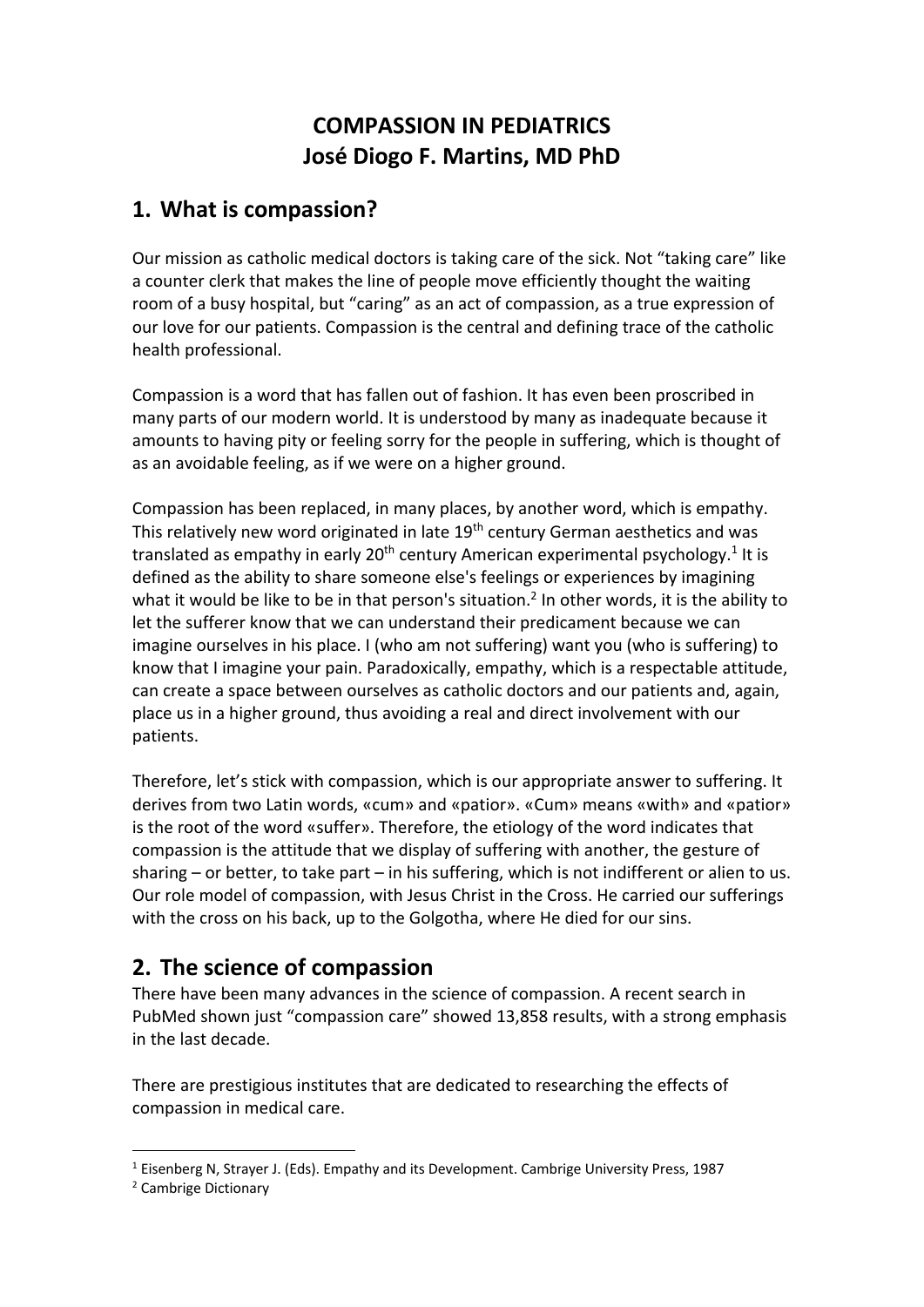However, I won't talk about the technical benefits of compassion, which will be the focus of other speakers. I want to address the religious perspective of compassion, based on my personal experience of being a Pediatric Cardiologist for 28 years.

## **3. The challenges of compassion**

### **a. The Christian doctor as a superhero**

I believe that my lectures should include a personal perspective, going beyond theory and bridging the gap between what I know and what I do. When I was invited to address this topic, I thought that it should not be hard: "I have been a doctor for 28 years, I should know something about this, already". However, trying to explain in a coherent form what is the practice of compassion did not reveal itself as an easy task. Also, the challenge of being a compassionate doctor is not always easy.

Therefore, after praying and thinking, concluded that to be a good compassionate doctor, one must be a real superhero. So, I will share the superpowers of what this Super-compassionate doctor should have. Please be reminded that I am not this superdoctor, but what I thought I should be. The superdoctor has three superpowers.

### **b. Gratefulness**

The first superpower is the gratefulness.

A dear patient of mine went recently to a popular TV morning show, to thank for all the medical care that he had thorough his life. His name is Ruben. Four cardiac surgeries and eight cardiac catheterizations later, he is now a good-looking 21 years old young working adult.

But the gratefulness that I want to highlight is not his, but mine. Because, the possibility of accompanying him and seeing him grow, gave me a privileged seat to witness his courage, and that of his mother, for facing the challenges of his life.

Gratefulness also to be fortunate to has the opportunity to follow on the footsteps of Jesus' healing miracles.

Gratefulness to be constantly reminded how fragile yet precious is the gift of lift, of which we are stewards. As doctors, we are blessed by the recurring possibility of encountering the ones that suffer. The very nature of our profession puts us daily in the place of the good Samaritan. We are constantly called to take pity on our neighbor, as the Good Samaritan did, and have mercy on him. The correct medical expression of love is the encounter with the one who suffers. It is caring for him with the use of the best legis artis and trying to imitate the compassion of Christ.

The doctor that is grateful for his patients and their stories is a superdoctor. So, here is the first part of our superhero, a thankful football player: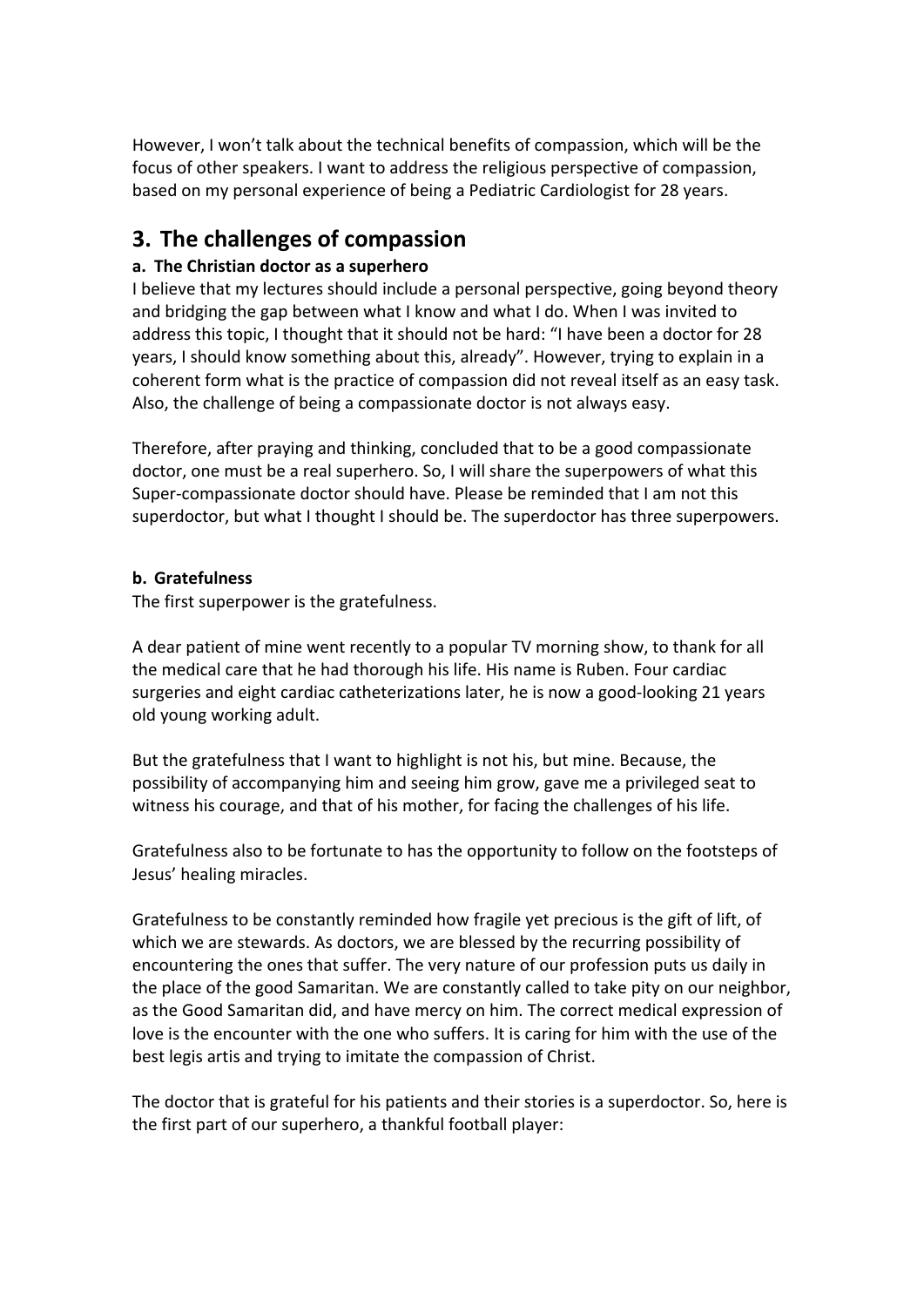

#### **c. Awe**

The second superpower is awe.

There is a terrible temptation that we all face, as health professionals, which is the banality of evil, as Hannah Arendt well wrote. We simply get used to seeing other suffering and, sometimes, dying.

We are taught, in medical schools, not to be involved with our patients. It is said that this is to protect us. We are told that it is a medical mistake to have an emotional connection with our patients. That we must protect ourselves from that risk, or else we will be unable to remain focused on treating the disease. Or, even worse, suffer with the bad things that happened tour patients.

Again, I think that here we must go in a different path and imitate our Master. For also He allowed himself to cry real tears of sadness when his friend Lazarus died, and that pity that He felt moved Him to resurrect him. We should not let our hearts harden, as so many times Jesus said. And as some many times Pope Francis reminds us of so many times. Sometimes, our hearts "becomes hardened through painful experiences", the Pope said. And he added, we must "ask the Lord for the grace to have a docile heart".

The compassionate doctor is not afraid to be vulnerable in love. The compassionate doctor has a tender heart. The compassionate doctor dies a little, for each patient he loses. I have an imaginary cemetery in my heart, where I go and pray to the patients that I lost.

This is not to say that we may forget the theological virtue of Hope. It is precisely because of Hope that we can rest assure that, in the middle of the storm, Jesus is not carelessly sleeping with His head on a pillow. Because he really cares that we do not drown, and He will attend to our needs when we pray to him, calm the wind, and give us peace.

Here's another personal story. Constança was born premature and with a severe heart malformation, which is a bad combination. Many thought that she would not survive or even not reasonable to try to treat. She was submitted to heart surgery and many, many subsequent interventional cardiac catheterizations. Today, she is 12 years old. Her survival alone is a thing to contemplate with awe. She recently fulfilled her dream,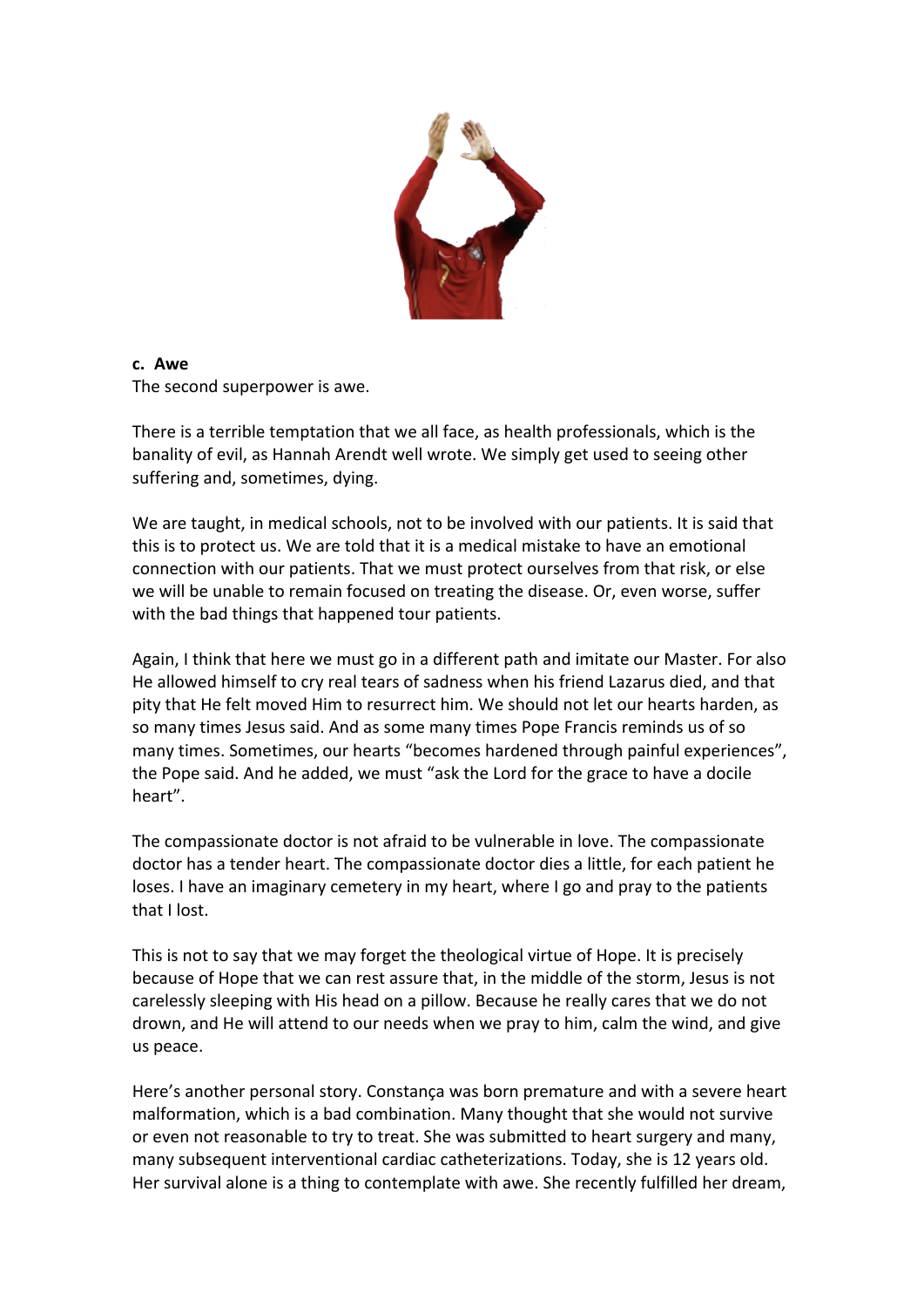with the help of the company Land of Dreams. Her dream, even in this era of wokism, was still to be a princess. However, she wanted to be a very special princess: she wanted to (pretend do) drive a litter truck! Which she did, with great joy. Another moment of awe for all.

One thing that I learned during my 28 years as a doctor of children with heart disease is that my patients will invariably surprise us. They will convalesce unimaginably fast, they will accomplish marvelous achievements and overcome apparently unsurmountable obstacles.

There is a great risk for the doctors who cease to be surprised by their patients, form whom all is a routine. We need to perverse the eye of awesomeness and allow ourselves to be dazzled. We need to keep working with our jaws dropped, wondered, gazing at everything as if were the first time. Like a baby, who lives with the certainty that things around him are wonderfully new. And so, we add another part of our superhero, a baby:



#### **d. Tenderness**

**Tolkien**, the great catholic author, has a great image of compassion at the heart of his masterpiece, the Lord of the Rings, which I have read quite a few times. The central story of the books is an adventure that is undertaken by the fellowship of the ring, an unlikely group of different Humans, Elves, Dwarves, and other intriguing creatures called Hobbits. This fellowship is led by a hobbit named Frodo. His mission is to destroy the viciously corrupting ring, The One, in the Mount of Doom. Almost at the end of his journey, Frodo himself is tempted by the evil power of the Ring and starts to hesitate in its destruction. Maybe he should keep his precious ring. Maybe he should not destroy it. What a pity it would be to not make the best of its powers. And then, comes Sam into play. Sam, a chubby and hesitant hobbit, is Frodo's best friend. He is full of compassion for his suffering. And what does he do? He does not take the ring himself, for he knows his feebleness will make him also succumb to the power of the Ring. What he does is pick up his half-dead friend Frodo and carry him on his back. Behold: he does not carry the ring, he carries the ring bearer. So that he can complete his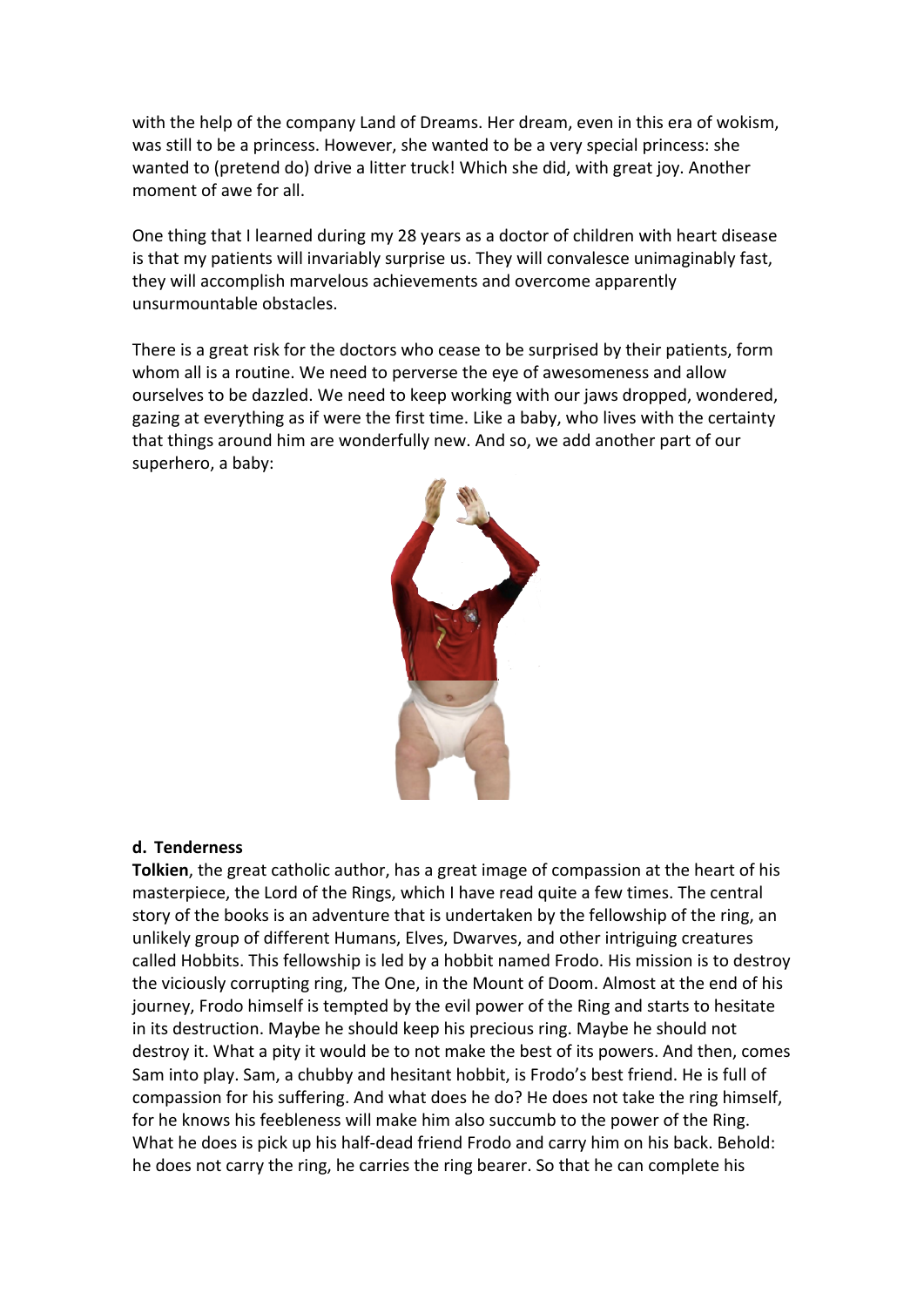quest. And this is to me a great example of compassion. He does not suffer his friend's pain, he endured his own tribulation, and therefore helps his friend endure his own. We, as catholic doctors, should be compassionate like Sam, carry our patients in our back, pick up our cross, so that our patients can carry their own.

And therefore, we can add Hobbit's feet and complete our superhero:



And let's put my face, and a cape, to make it look even more like the superhero I set out to create:

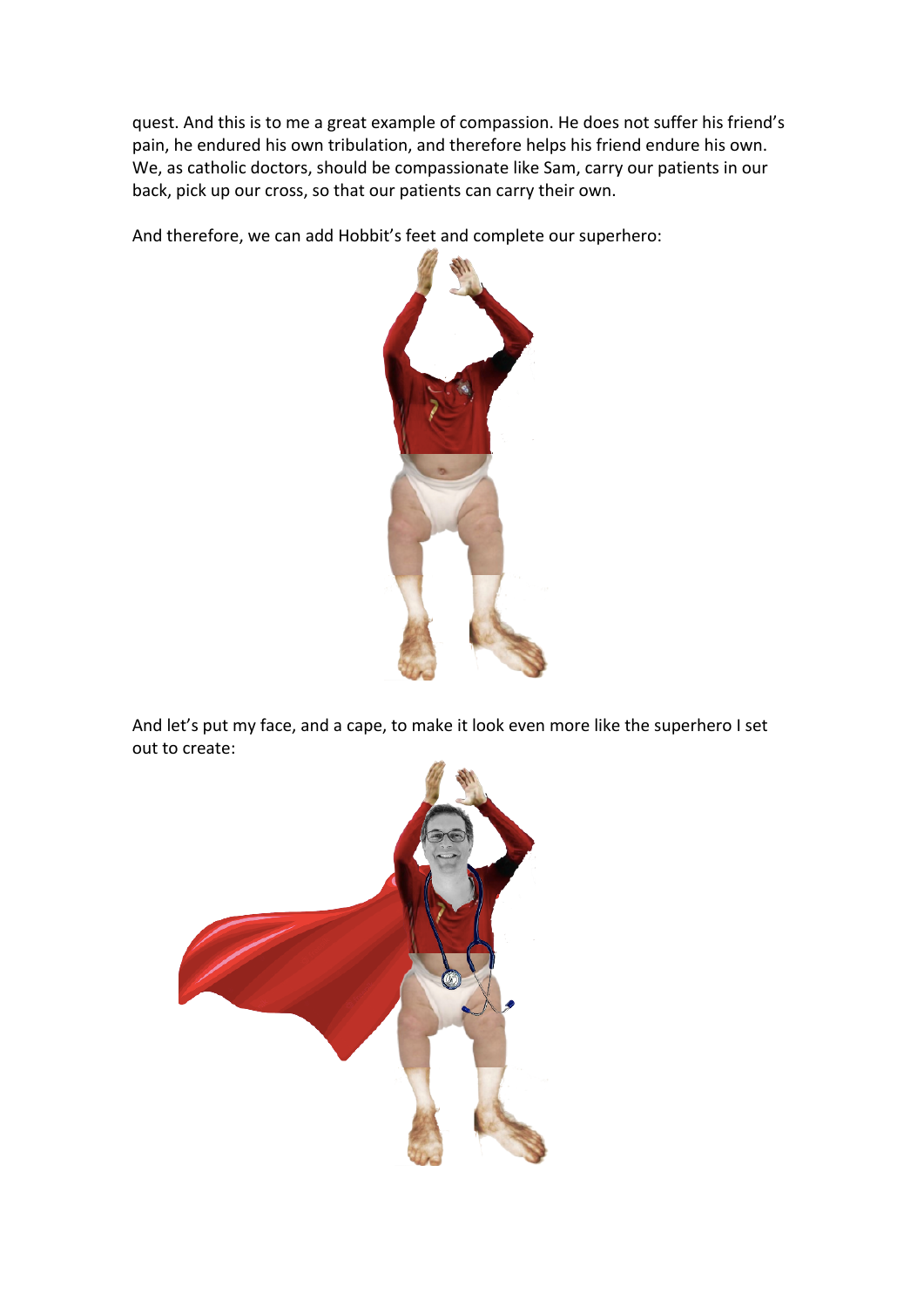And now that I see it complete, instead of being content, I realize that I conceived a grotesque creature which I don´t want to be. The sum of a random number of positive features may not make us compassionate doctors, if there is no love to make sense of it all. And the truth is that I already have a model of virtue that I can try to imitate as the perfect compassionate doctor, Jesus of Nazareth. He who taught us that that life is a precious gift that we must be thankful for; He who captivated our gaze to the awe of creation; He who, in the supreme act of tenderness, loved us to death. Our pains were the cross on His back.

He is the true super-compassionate doctor.

## **4. Compassion in Pediatrics**

Let's contemplate some of Jesus miracles:

- Jesus Heals an Official's Son at Capernaum in Galilee
- Jesus Raises a Widow's Son from the Dead in Nain
- Jesus Raises Jairus' Daughter Back to Life
- Jesus Heals a Gentile Woman's Demon-Possessed Daughter
- Jesus Heals a Boy with an Unclean Spirit

Here's a trivial bit of information, which I nevertheless will share with you: depending on the authors, there are around 40 reports of miracles performed by Jesus. Of course, the real number is truly unknown and, to be honest, quite irrelevant. I studied one such list of His miracles and counted 22 that consisted of healing of a disease or ailment. The times when He manifested his power as 'Christus medicus', as the Fathers of the Church referred to the healing miracles. And I mention this simple math to merely to say that Jesus performs nearly 20% of His healing miracles in children and adolescents. Furthermore, of the three resurrections that He does, two are in children. I guess we can safely affirm that Jesus of Nazareth had a special gift as a pediatrician. Well, in fact, He himself told us precisely that: "Whatever you did for the least brothers of mine, you did for me" (Matthew 25:40).

Therefore, it is not surprising that his compassion was so often directed to children.

This resonates with me, as a Pediatric Cardiologist, who take care of very sick children. I believe that it is not a coincidence that there are so many healing miracles with children in the Gospel. Don't forget that in other miracles children are irrelevant. St Mathew's account of the multiplication of the loafs and fish tells us that more than 4000 thousand men were fed, not counting women and children. And, for some reason, so many of the healing miracles were in children.

Why is that? And why should we have compassion in Pediatrics? Especially in the smallest and most frail of all, the unborn? I spent the last week in my practice praying with this in mind, asking for some light on why and how to be compassionate with my patients. I do not have definitive answers, but I want to share two stories, that I was blessed to live in this very week.